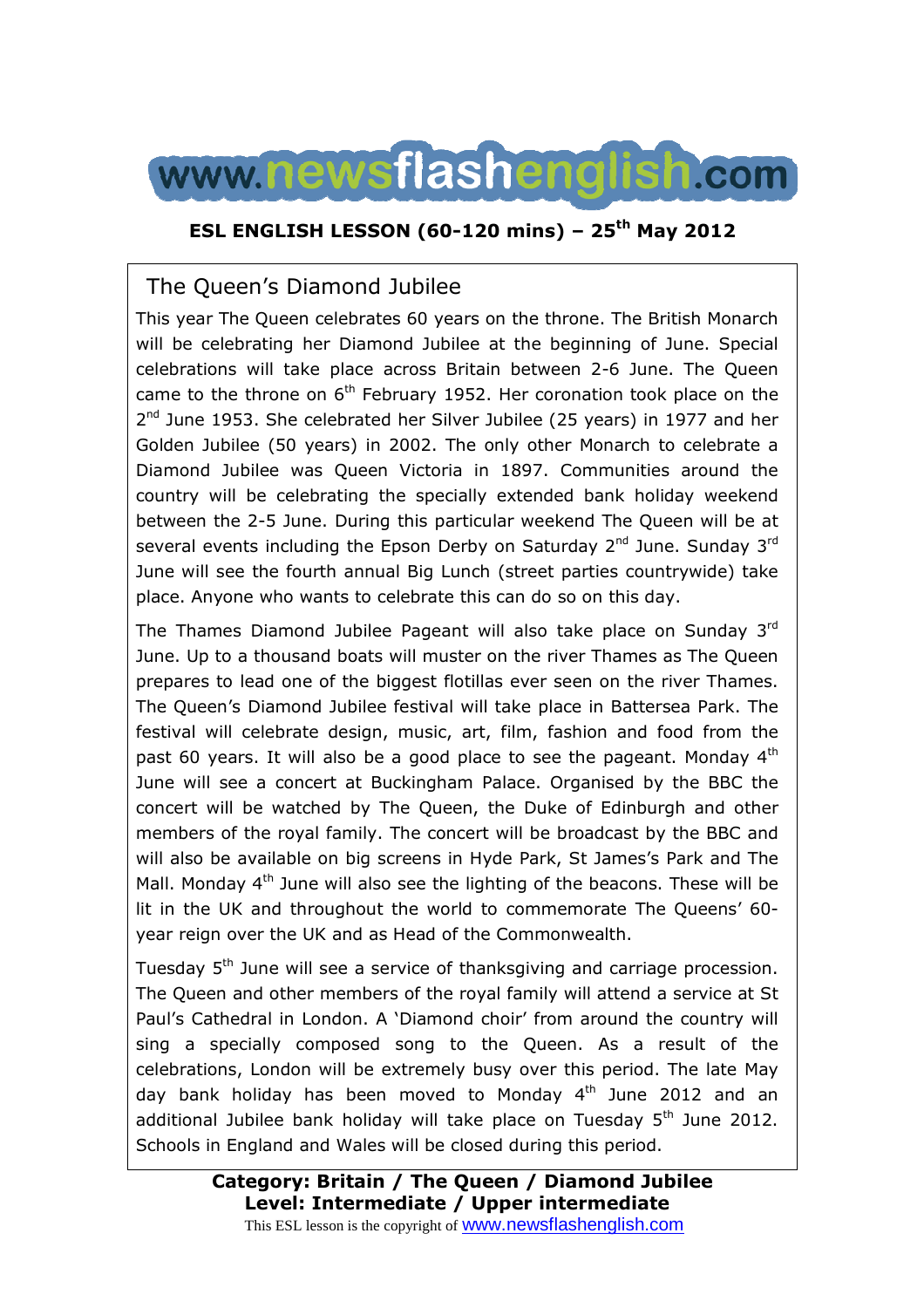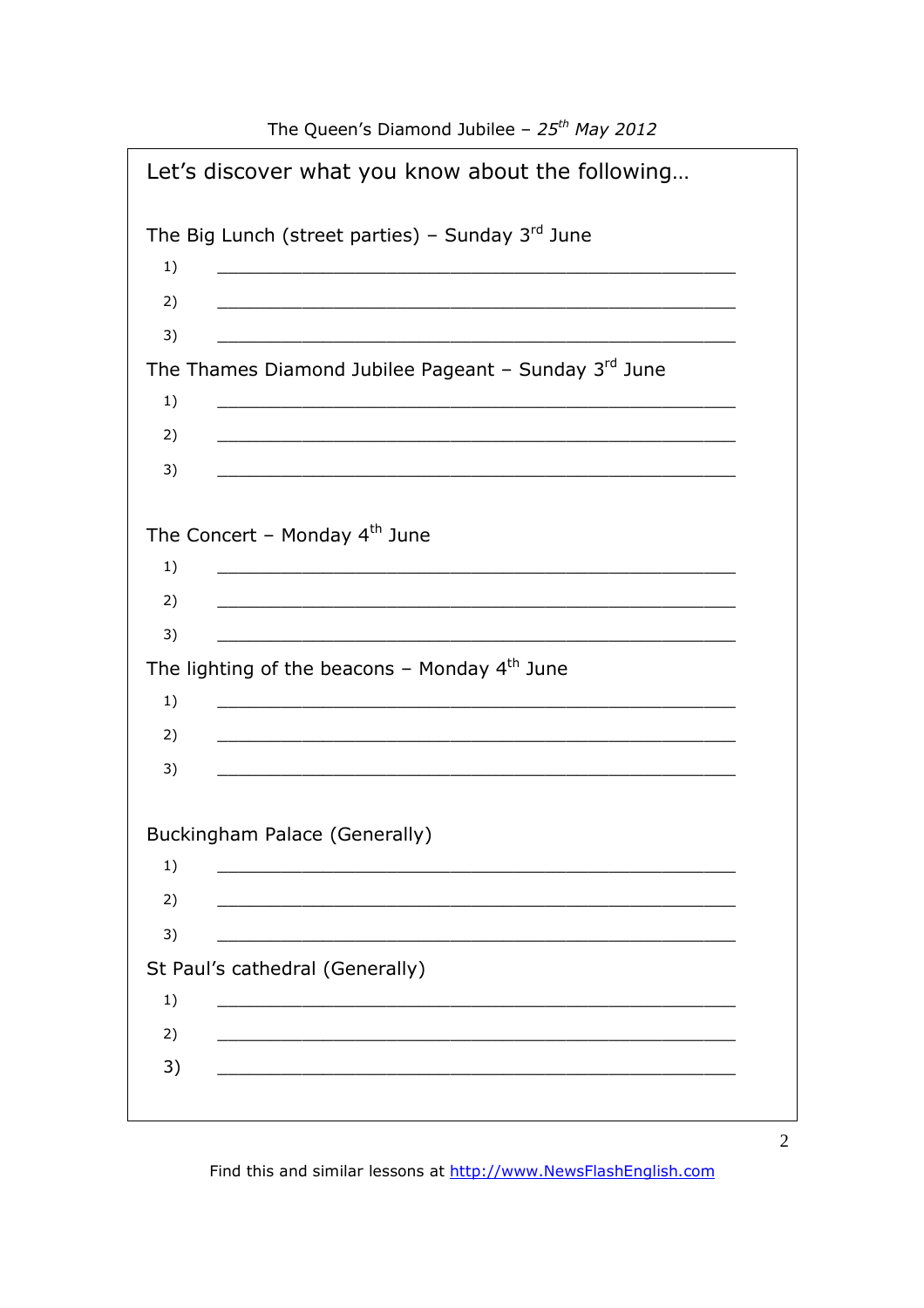# **EXERCISES**

1. The Queen: Think of three things you know about The Queen. Go round the room swapping details with others.

2. Dictation: The teacher will read four to six lines of the article slowly and clearly. Students will write down what they hear. The teacher will repeat the passage slowly again. Self-correct your work from page one - filling in spaces and correcting mistakes. Be honest with yourself on the number of errors. Advise the teacher of your total number of errors. Less than five is very good. Ten is acceptable. Any more is room for improvement! More than twenty - you need to do some work!

3. Reading: The students should now read the article aloud, swapping readers every paragraph.

4. Vocabulary: Students should now look through the article and underline any vocabulary they do not know. Look in dictionaries. Discuss and help each other out. The teacher will go through and explain any unknown words or phrases.

5. The article: Students should look through the article with the teacher.

- a) What is the article about?
- b) What do you think about the article?

6. Geography: London: Where is London? Where is Buckingham Palace? Where is St Paul's Cathedral? Which river goes through London? Draw a map on the board then **look on Google maps** to help you.

7. The Queen's Diamond Jubilee: In pairs find five things from the article about The Queen's Diamond Jubilee. Then add five things about the occasion you know about it. Write them below. Discuss together.

| From the article | What you know about it |
|------------------|------------------------|
|                  |                        |
|                  |                        |
|                  |                        |
|                  |                        |
|                  |                        |

**The teacher** will choose some pairs to discuss their findings in front of the class.

8. Let's roleplay 1: In pairs/groups. One of you is the interviewer. The others are one of the following people. You are in the *Radio London* radio studio. Today's interview is about: *The Queen's Diamond Jubilee.* 

| The Queen                 |   | A London taxi driver |
|---------------------------|---|----------------------|
| A tourist visiting London | 4 | A Londoner           |

**The teacher** will choose some pairs to roleplay their interview in front of the class.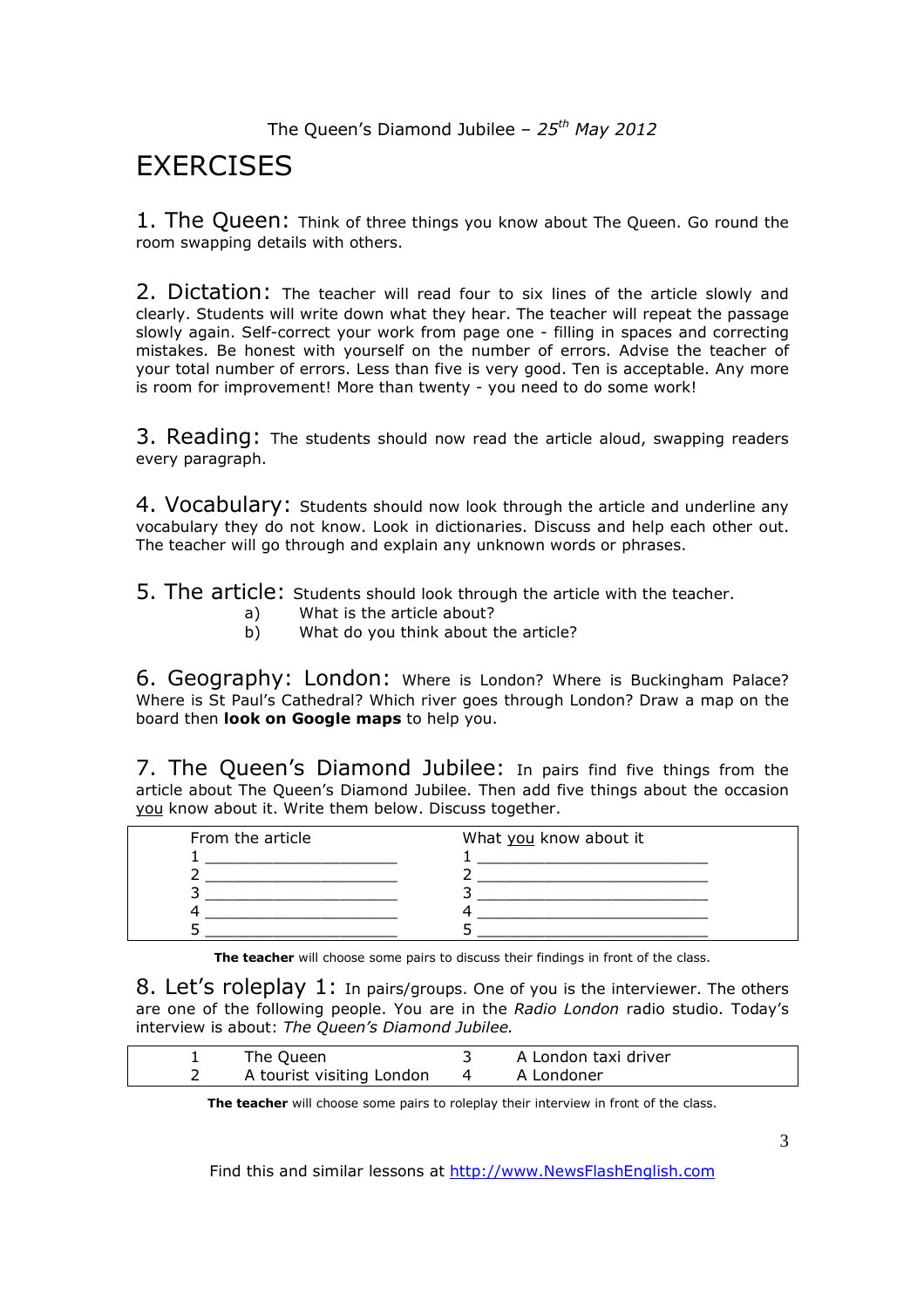9. Let's think! In pairs. On the board write as many words as you can to do with *The Queen*. *One-two minutes.* Compare with other teams. Using your words compile a short dialogue together.

10. Let's roleplay 2: In pairs. You are in a pub in London. Start a conversation about: *The Queen's Diamond Jubilee*. *5-minutes.* 

11. Let's do 'The Article Quiz': Have the students quiz each other in pairs. They score a point for each correct answer and half a point each time they have to look at the article for help. See who can get the highest score!

#### **Student A**

- 1) What year did The Queen come to the throne?<br>2) When was The Queen's coronation?
- 2) When was The Queen's coronation?
- 3) What is The Queen's Diamond Jubilee?
- 4) What will be lit?<br>5) The Oueen is He
- The Queen is Head of what?

### **Student B**

- 1) Name the other Queen. 2) What year did this other Queen celebrate her Diamond Jubilee?
- 3) What is the Diamond Jubilee Pageant?
- 4) What will happen on Tuesday  $5<sup>th</sup>$  June?
- 5) What is the Big Lunch?

12. Souvenir luv! With your partner think of as many different souvenirs you might be able to buy at a souvenir stall in London over the Queen's Diamond Jubilee. **The teacher** can choose some pairs to put their findings on the board.

13. Royalty! In pairs, think of five members of the British royal family. Then add five previous British Kings and Queens. Write them below. Discuss together. Then think of three things about each of them!

| The British Royal Family | Famous British Kings and Queens |
|--------------------------|---------------------------------|
|                          |                                 |
|                          |                                 |
|                          |                                 |
|                          |                                 |
|                          |                                 |

**The teacher** will choose some pairs to discuss their findings in front of the class

14. Presentation: In pairs, groups or individually: Prepare in class or at home a two minute presentation on: *The Queen's Diamond Jubilee*. Stand at the front of the class to give your presentation to the class. The class can vote on the best presentation.

15. Let's write an e-mail: Write and send a 200 word e-mail to your teacher about*: The Queen.* Your e-mail can be read out in class.

16. Sentence starters: Finish these sentence starters. Correct your mistakes. Compare what other people have written.

- a) The Queen
- b) The Diamond Jubilee **Example 20**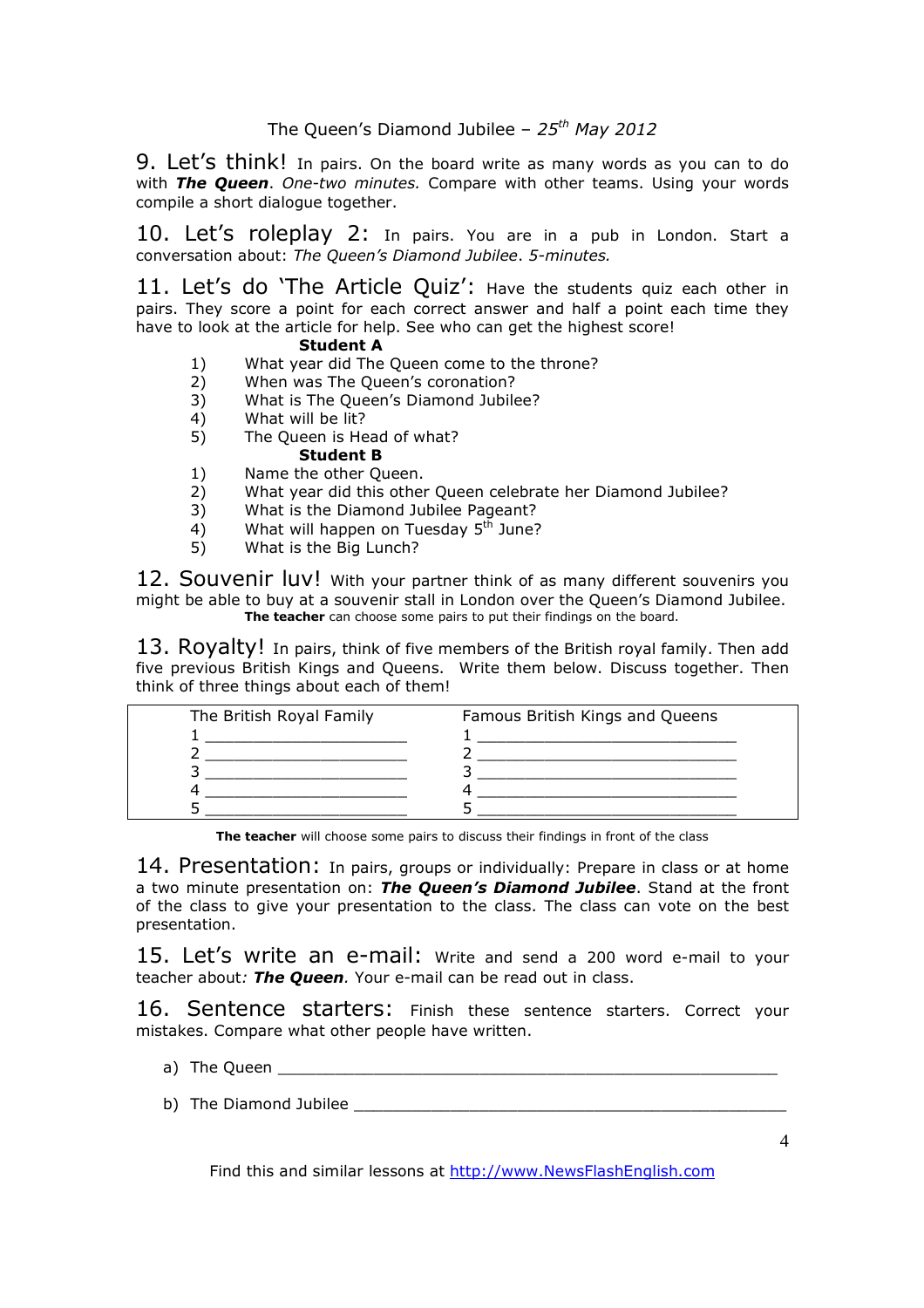# DISCUSSION

#### **Student A questions**

- 1) Did the headline make you want to read the article?<br>2) Have you ever been to London? Explain.
- 2) Have you ever been to London? Explain.<br>3) Will you be watching The Queen's Diamo
- 3) Will you be watching The Queen's Diamond Jubilee?
- 4) What do you think of The Queen?
- 5) What do you think The Queen thinks of the Diamond Jubilee celebrations?
- 6) Will you be celebrating The Queen's Diamond Jubilee? Explain.
- 7) What do you know about British street parties that are celebrated on Jubilees (the Big Lunch)?
- 8) What do you know about the Thames Diamond Jubilee Pageant?
- 9) What message do you have for The Queen?<br>10) Will you be visiting London this year?
- Will you be visiting London this year?

#### **Student B questions**

- 1) What do you think about what you have read?
- 2) Have you learnt anything in today's English lesson?
- 3) Who is the Head of your country?
- 4) Do you light beacons on special occasions in your country?
- 5) What event(s) bring your nation together?<br>6) Have you ever seen a royal pageant before
- Have you ever seen a royal pageant before?
- 7) What is the biggest concert you have been to?
- 8) Have you ever seen The Queen face to face (live)? Explain.
- 9) Do you ever have street parties in your country?
- 10) Did you like this discussion?

# SPEAKING

## Let's discuss! 60 years of Queen Elizabeth II

*Allow 10-15 minutes – As a class / small groups / pairs / 1 to 1* 

20 things about: 60 years of Queen Elizabeth II

The teacher can moderate the session.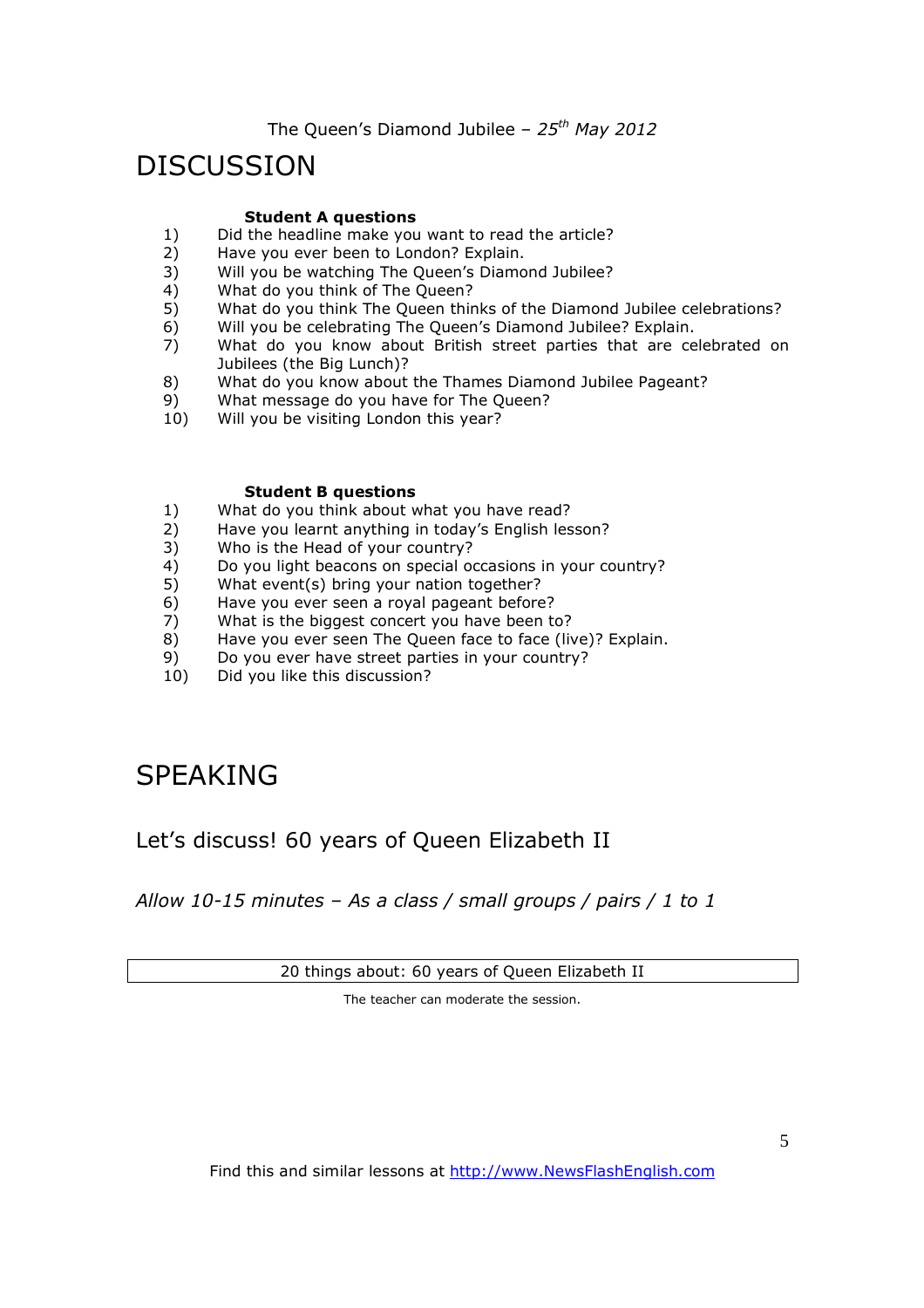# GAP FILL: READING:

*Put the words into the gaps in the text.* 

## The Queen's Diamond Jubilee

*Jubilee*

|             | This year The Queen celebrates 60 years on the $(1)$ ______. The                        |
|-------------|-----------------------------------------------------------------------------------------|
| events      | British Monarch will be celebrating her (2) ______ Jubilee at the                       |
|             | beginning of June. Special celebrations will take place across                          |
| countrywide | Britain between 2-6 June. The Queen came to the throne on $6^{\text{th}}$               |
|             | February 1952. Her $(3)$ took place on the $2^{nd}$ June 1953.                          |
| weekend     | She celebrated her Silver (4)______ (25 years) in 1977 and her                          |
|             | Golden Jubilee (50 years) in 2002. The only other Monarch to                            |
| Diamond     | (5) a Diamond Jubilee was Queen Victoria in 1897.                                       |
|             | Communities around the country will be celebrating the specially                        |
| celebrate   | extended bank holiday (6) _____ between the 2-5 June. During                            |
|             | this particular weekend The Queen will be at several $(7)$ _____                        |
|             | including the Epson Derby on Saturday 2 <sup>nd</sup> June. Sunday 3 <sup>rd</sup> June |
| throne      | will see the fourth annual Big Lunch (street parties $(8)$ $\qquad$ )                   |
|             | take place. Anyone who wants to celebrate this can do so on this                        |
| coronation  | day.                                                                                    |
|             |                                                                                         |

The Thames Diamond Jubilee Pageant will also take place on Sunday  $3^{rd}$  June. Up to a thousand boats will  $(1)$  on the river Thames as The Queen prepares to lead one of the biggest (2)\_\_\_\_\_ ever seen on the river Thames. The Queen's Diamond Jubilee festival will take place in Battersea Park. The (3)\_ will celebrate design, music, art, film, (4) and food from the past 60 years. It will also be a good place to see the  $(5)$  . Monday 4<sup>th</sup> June will see a concert at Buckingham Palace. Organised by the BBC the (6) will be watched by The Queen, the Duke of Edinburgh and other members of the royal family. The concert will be broadcast by the BBC and will also be available on big screens in Hyde Park, St James's Park and The Mall. Monday  $4<sup>th</sup>$  June will also see the lighting of the (7)\_\_\_\_\_. These will be lit in the UK and throughout the world to commemorate The Queens' 60 year (8)\_\_\_\_\_ over the UK and as Head of the Commonwealth. *concert flotillas beacons fashion festival muster reign pageant*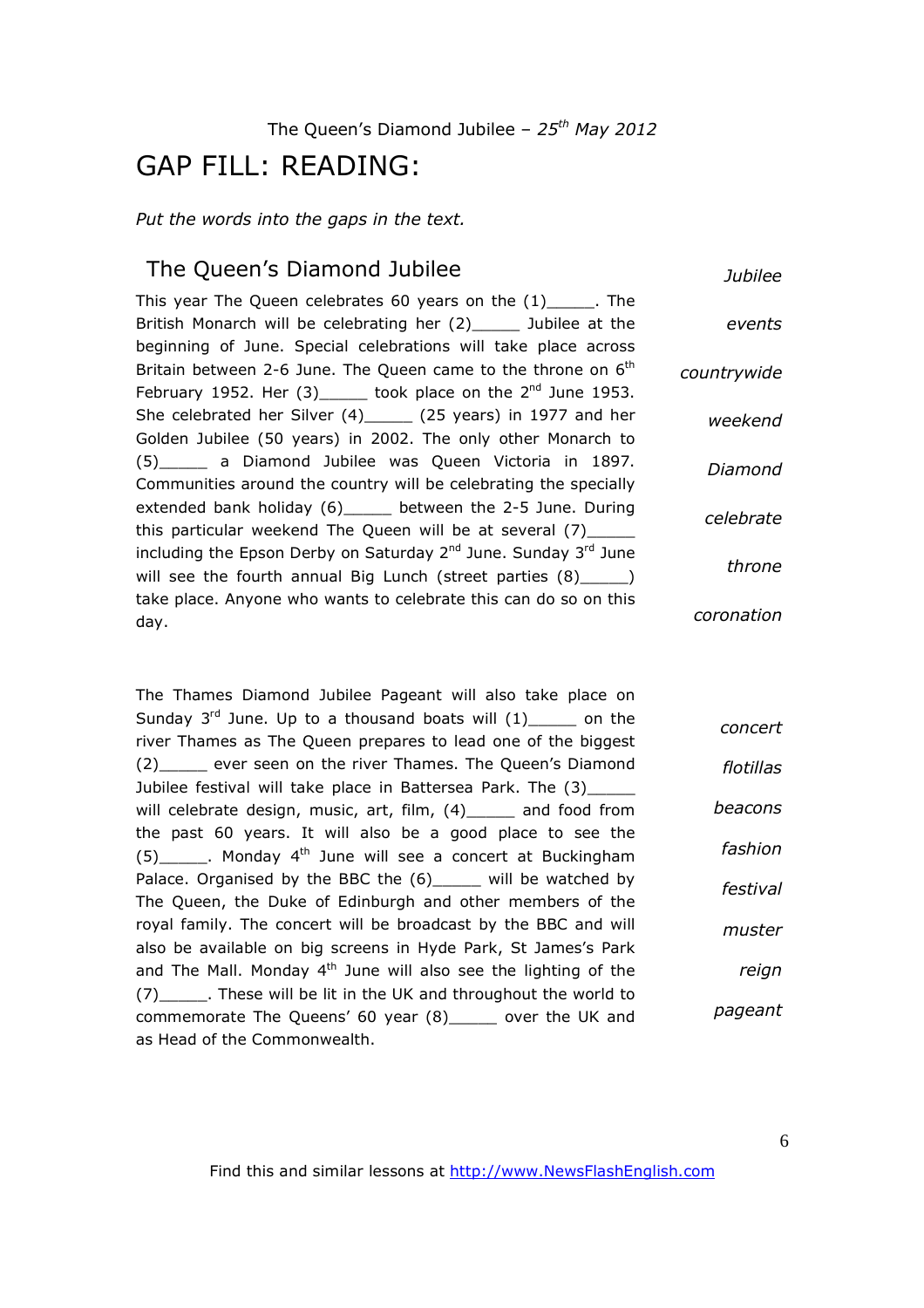## GRAMMAR

Put the words into the gaps in the text.

### The Queen's Diamond Jubilee

*a*

This year The Queen celebrates 60 years on the throne. The British Monarch will be celebrating her Diamond Jubilee at the beginning (1) June. Special celebrations will take place across Britain between 2-6 June. The Queen came to  $(2)$  throne on  $6<sup>th</sup>$ February 1952. (3) coronation took place on the  $2^{nd}$  June 1953. She celebrated her Silver Jubilee (25 years) in 1977 (4) her Golden Jubilee (50 years) in 2002. The only other Monarch to celebrate (5)\_\_ Diamond Jubilee was Queen Victoria (6)\_\_ 1897. Communities around the country will be celebrating the specially extended bank holiday weekend between the 2-5 June. During this particular weekend The Queen will be at several events including the Epson Derby on Saturday  $2^{nd}$  June. Sunday  $3^{rd}$  June will see the fourth annual Big Lunch (street parties countrywide) take place. Anyone  $(7)$  wants to celebrate this  $(8)$  do so on this day. *of in and who can her the*

The Thames Diamond Jubilee Pageant will  $(1)$  take place on Sunday  $3<sup>rd</sup>$  June. Up to a thousand boats will muster on the river Thames as The Queen prepares to lead one of the biggest flotillas (2)\_\_ seen on the river Thames. The Queen's Diamond Jubilee festival (3)\_\_ take place in Battersea Park. The festival will celebrate design, music, art, film, fashion and food (4)\_\_ the past 60 years. It will also be a good place to see the pageant. Monday 4<sup>th</sup> June will see a concert at Buckingham Palace. Organised by the BBC the concert will be watched by The Queen, the Duke of Edinburgh and (5) members of the royal family. The concert will be broadcast by the BBC and will also be available on big screens in Hyde Park, St James's Park and The Mall. Monday 4<sup>th</sup> June will also see the lighting of the beacons. (6) will be lit in the UK and throughout the world to commemorate The Queens' 60-year reign (7)\_\_ the UK and as Head of the Commonwealth. *other over will from these ever also*